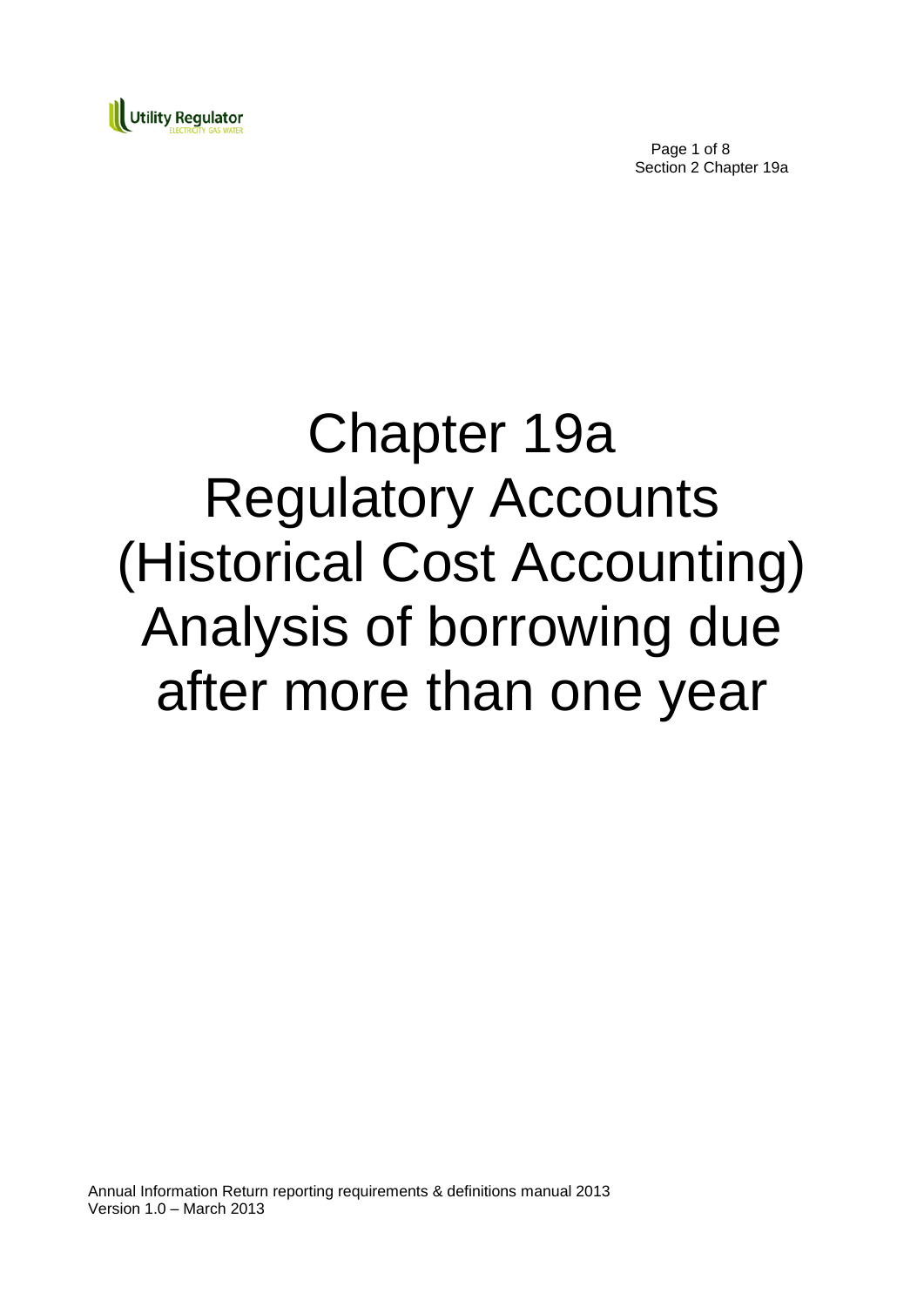## **Section 2 Chapter 19a Regulatory Accounts (Historical Cost Accounting); Analysis of borrowing due after more than one year**

### **Guidance**

The reporting requirements relate to the appointed business and table 19a is no exception. It should be completed for the balance sheet of the appointed business only.

This guidance provides background to the information requirements, commentary and definitions. Column definitions for the reporting entries are provided.

## **Background**

Table 19a is used to gather information on NI Water's cost of debt which we use to cross check the cost of debt assessment made in setting price limits. The table calculates the effective nominal interest and effective cash interest payments for the instruments reported in the table.

Table 19a expands upon the borrowings due after more than one year reported in table 19. It requires an analysis of borrowings between its component parts. The information is required as at 31 March 2013.

Each instrument included within borrowings should be reported on a separate line within the table. The reporting categories are:

- Category A Borrowings in hedging relationships;
- Category B Borrowings designated at fair value through profit and loss; and,
- Category C Other borrowings.

Table 19a uses definitions of borrowings in hedging relationships and those designated at fair value through profit and loss that are consistent with the FRS 26 definitions. Other borrowings includes all borrowings measured at amortised cost and all borrowings that are not designated as either fair value through profit and loss or borrowings designated within hedging relationships.

Within each category borrowings should be split between those taken out on fixed rate terms, floating rate terms and those which are classified as index linked.

Table 19a includes an RPI assumption. This will be the 2012-13 year end RPI.

#### **Commentary**

Where NI Water has significant borrowings that mature in less than one year then NI Water should disclose the details and nature of these in the commentary.

The commentary should disclose the objective of the hedging policy of NI Water where hedging instruments are in place.

## **Definitions**

Borrowings falling due after one year comprise obligations under finance leases due after one year, loans due to other group companies repayable after one year, redeemable debentures repayable after one year, bonds

Annual Information return reporting requirements and definitions manual 2013 Version 1.0 – March 2013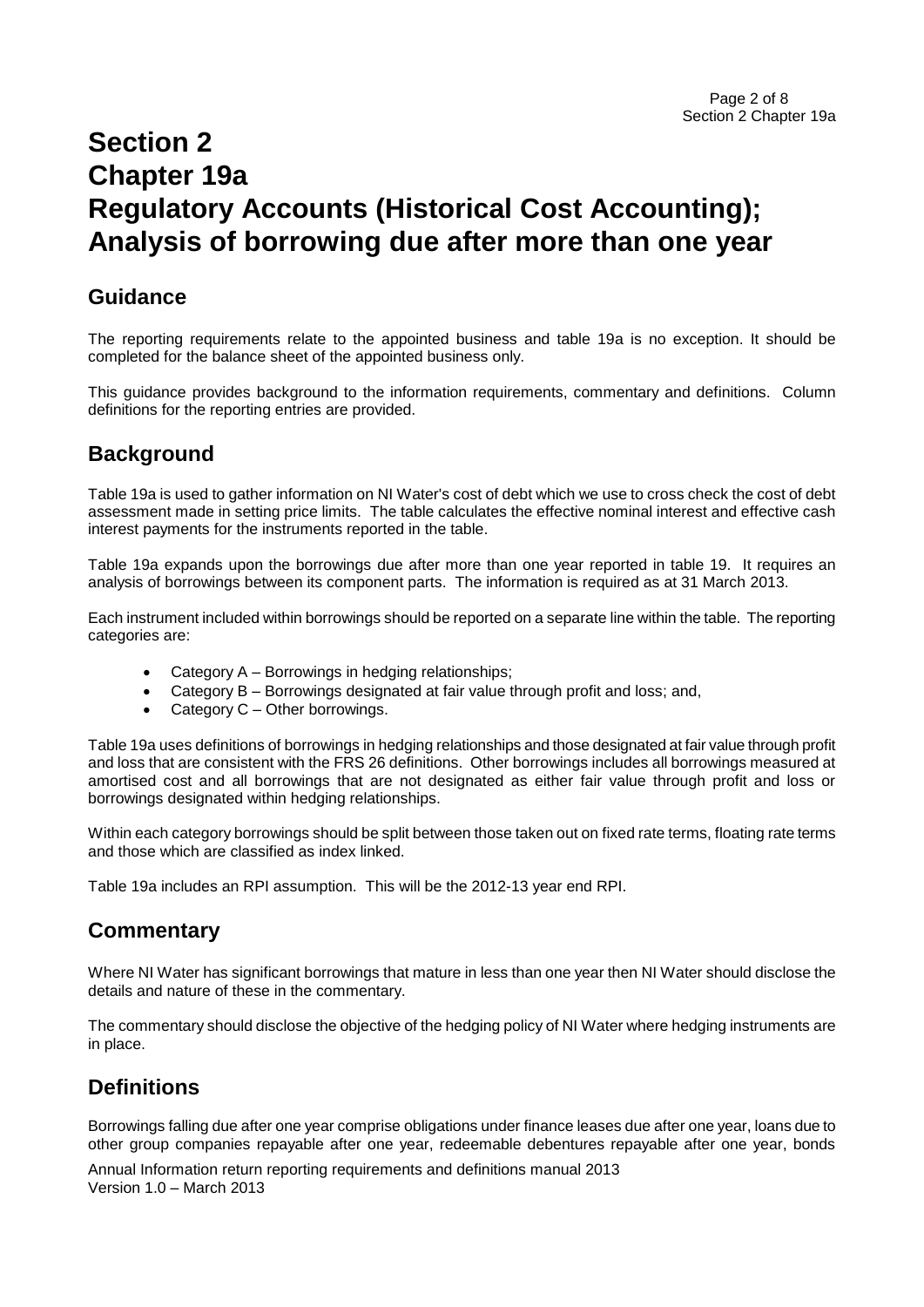

#### Page 3 of 8

Section 2 Chapter 19a

redeemable after one year, commercial paper due after one year, bills of exchange maturing after one year and any other form of borrowing repayable after one year. Accrued interest on borrowings should not be included.

FRS 26 should be consulted for the definitions of blocks A, B and C:

- Borrowings in hedging relationships.
- Borrowings designated at fair value through profit and loss;
- Other borrowings.

## **Guidance to Auditors**

See separate guidance for auditors.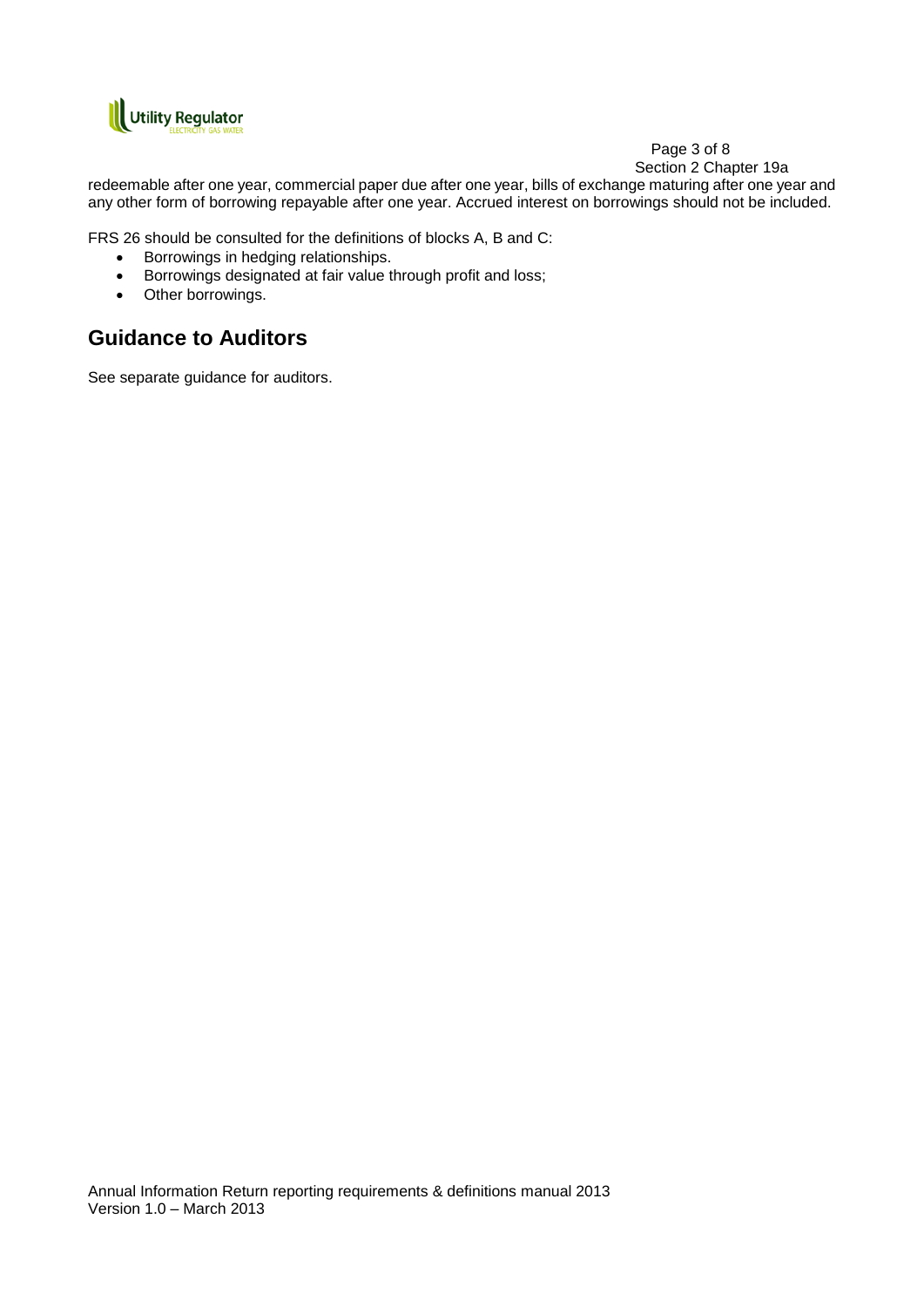Section 2 Chapter 19a Page 4 of 8

## **Column definitions**

#### **SECTION A to C – INDIVIDUAL INSTRUMENTS**

| Column 1               | Description                                                                                                                                                                                                                                                                                                                                                                                          |  |
|------------------------|------------------------------------------------------------------------------------------------------------------------------------------------------------------------------------------------------------------------------------------------------------------------------------------------------------------------------------------------------------------------------------------------------|--|
| <b>Definition</b>      | Each instrument should be disclosed individually on a separate line<br>and described in column 1. The description should be sufficient to<br>uniquely identify the instrument and include its date of maturity and<br>the currency where the instrument is not in sterling.<br>For floating instruments the definition should include detail of the<br>market index to which the instrument is tied. |  |
| <b>Primary Purpose</b> | Informing the cost of debt assessment.                                                                                                                                                                                                                                                                                                                                                               |  |
| <b>Processing rule</b> | Input: text                                                                                                                                                                                                                                                                                                                                                                                          |  |
| <b>Responsibility</b>  | <b>Regulatory Finance Team</b>                                                                                                                                                                                                                                                                                                                                                                       |  |

| <b>Column 2</b>        | Years to maturity                                   | vears | 0dp |
|------------------------|-----------------------------------------------------|-------|-----|
| <b>Definition</b>      | Years to maturity of the instrument where relevant. |       |     |
| <b>Primary Purpose</b> | Informing the cost of debt assessment.              |       |     |
| <b>Processing rule</b> | Input: number                                       |       |     |
| <b>Responsibility</b>  | <b>Regulatory Finance Team</b>                      |       |     |

| Column 3               | Principal sum                                           | £m | 3dp |
|------------------------|---------------------------------------------------------|----|-----|
| <b>Definition</b>      | Principal sum at initial recognition of the instrument. |    |     |
| <b>Primary Purpose</b> | Informing the cost of debt assessment.                  |    |     |
| <b>Processing rule</b> | Input: number                                           |    |     |
| Responsibility         | <b>Regulatory Finance Team</b>                          |    |     |

| Column 4               | Years to maturity x principal sum                                              | £m | 3dp |
|------------------------|--------------------------------------------------------------------------------|----|-----|
| <b>Definition</b>      | Multiple of principal sum and years to maturity for weighting<br>purposes only |    |     |
| <b>Primary Purpose</b> | Informing the cost of debt assessment.                                         |    |     |
| <b>Processing rule</b> | Calculated: column 2 times column 3                                            |    |     |
| <b>Responsibility</b>  | <b>Regulatory Finance Team</b>                                                 |    |     |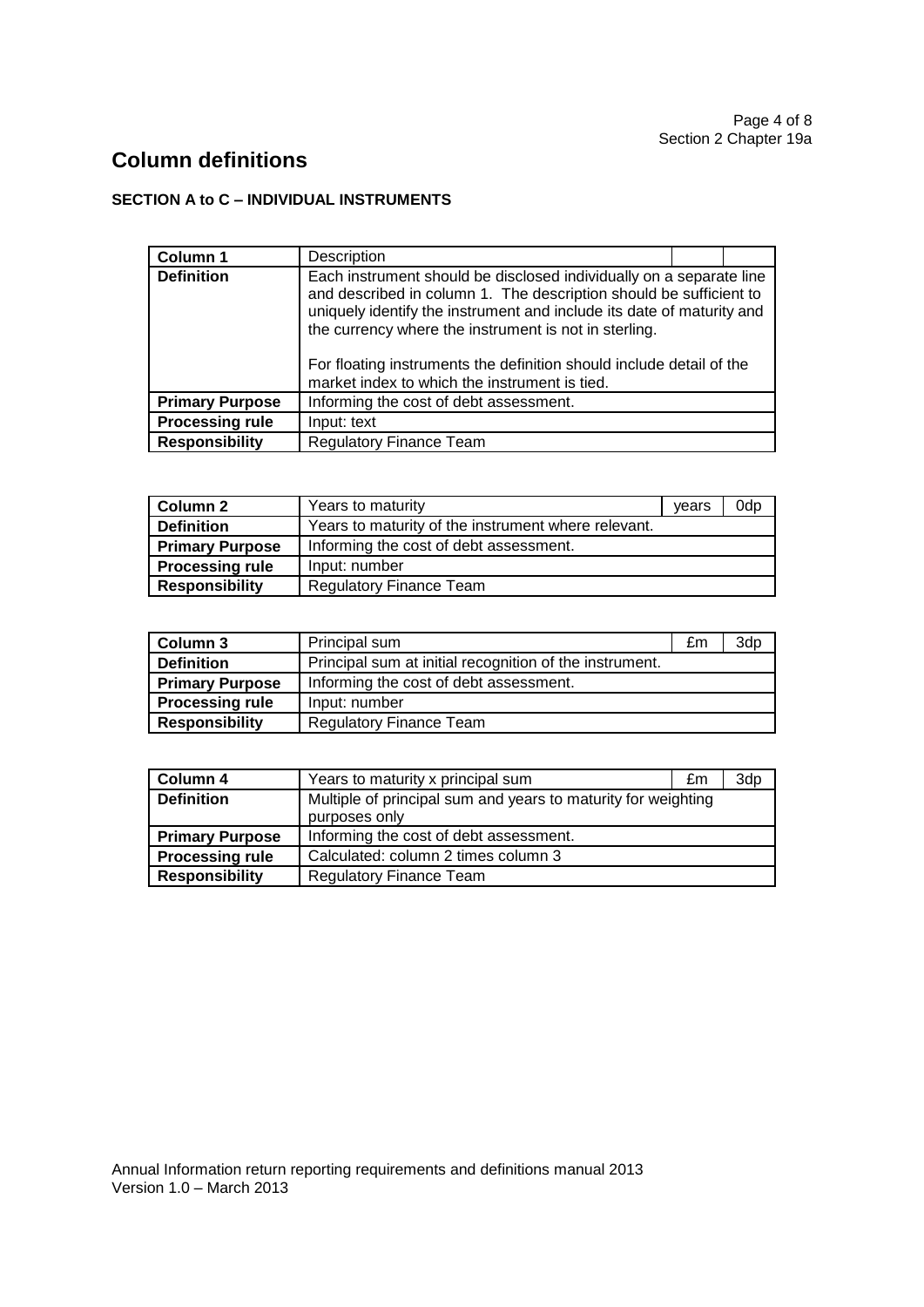

#### Page 5 of 8 Section 2 Chapter 19a

| <b>Column 5</b>        | Real coupon                                                                                                                                                                                                                                                                                                                                                           | % | 2dp |
|------------------------|-----------------------------------------------------------------------------------------------------------------------------------------------------------------------------------------------------------------------------------------------------------------------------------------------------------------------------------------------------------------------|---|-----|
| <b>Definition</b>      | The real coupon associated with index linked debt or equivalent<br>real coupon implied by the coupon of nominal debt.                                                                                                                                                                                                                                                 |   |     |
|                        | Coupon rates entered for borrowings in hedging relationships<br>should be stated at initial recognition of the hedging instrument.                                                                                                                                                                                                                                    |   |     |
| <b>Primary Purpose</b> | Informing the cost of debt assessment.                                                                                                                                                                                                                                                                                                                                |   |     |
| <b>Processing rule</b> | Fixed rate instruments: this is calculated as the nominal coupon<br>rate (entered in column 6) less the RPI assumption in Section E.<br>Floating rate instruments: this is calculated as the nominal coupon<br>effective as at 31 March 2013 (entered in column 6) less the RPI<br>assumption in section E.<br>Index linked instruments: the coupon rate as an input. |   |     |
| <b>Responsibility</b>  | <b>Regulatory Finance Team</b>                                                                                                                                                                                                                                                                                                                                        |   |     |

| Column <sub>6</sub>    | Nominal interest rate                                                                                                                                                                                                            | ℅ | 2dp |
|------------------------|----------------------------------------------------------------------------------------------------------------------------------------------------------------------------------------------------------------------------------|---|-----|
| <b>Definition</b>      | The coupon associated with nominal debt or equivalent nominal<br>coupon implied by the coupon of index linked debt.<br>Rates entered for borrowings in hedging relationships should be                                           |   |     |
| <b>Primary Purpose</b> | stated at initial recognition of the hedging instrument.<br>Informing the cost of debt assessment.                                                                                                                               |   |     |
|                        | Fixed rate instruments: the coupon rate as an input.                                                                                                                                                                             |   |     |
| <b>Processing rule</b> | Floating rate instruments: the nominal coupon rate at the last<br>pricing of the instrument.<br>Index linked instruments: calculated as the sum of real coupon<br>rate entered in column 5 plus the RPI assumption in section E. |   |     |
| <b>Responsibility</b>  | <b>Regulatory Finance Team</b>                                                                                                                                                                                                   |   |     |

| Column <sub>7</sub>    | Full year equivalent nominal interest cost                                                                     | £m | 3dp |
|------------------------|----------------------------------------------------------------------------------------------------------------|----|-----|
| <b>Definition</b>      | Full year equivalent nominal interest cost based on the initial sum<br>and interest rates as at 31 March 2013. |    |     |
|                        |                                                                                                                |    |     |
| <b>Primary Purpose</b> | Informing the cost of debt assessment.                                                                         |    |     |
| <b>Processing rule</b> | Calculated: column 6 multiplied by column 3                                                                    |    |     |
| <b>Responsibility</b>  | <b>Regulatory Finance Team</b>                                                                                 |    |     |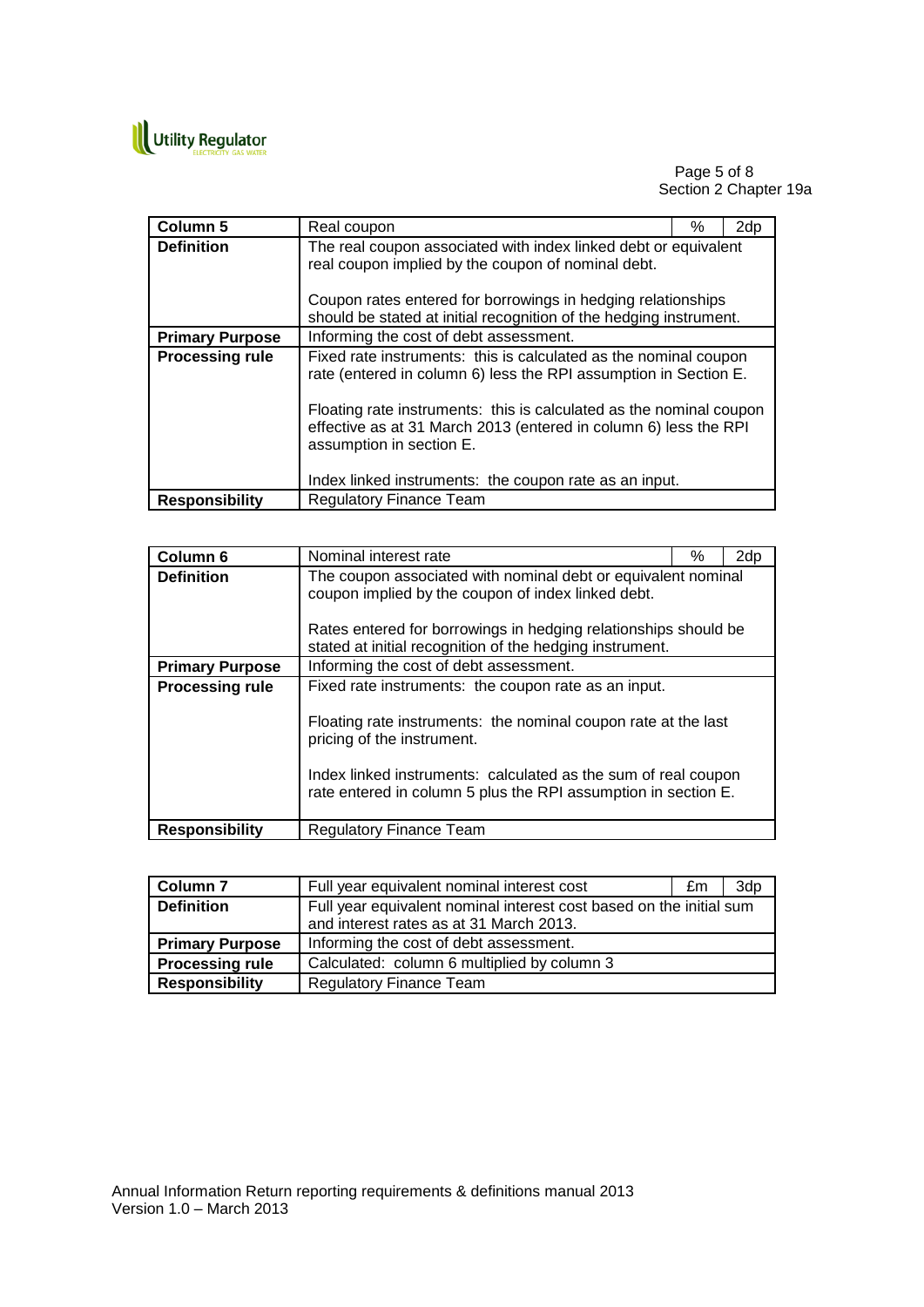| Column 8               | Full year equivalent cash interest payment.                                                                                                                                                                                                     | £m | 3dp |
|------------------------|-------------------------------------------------------------------------------------------------------------------------------------------------------------------------------------------------------------------------------------------------|----|-----|
| <b>Definition</b>      | Full year equivalent cash interest payment at 31 March 2013.                                                                                                                                                                                    |    |     |
| <b>Primary Purpose</b> | Informing the cost of debt assessment                                                                                                                                                                                                           |    |     |
| <b>Processing rule</b> | Fixed rate instruments and floating rate instruments: copied from<br>full year equivalent nominal interest in column 6.<br>Index linked instruments: calculated as the real coupon in column<br>5 multiplied by the carrying value in column 9. |    |     |
| <b>Responsibility</b>  | <b>Regulatory Finance Team</b>                                                                                                                                                                                                                  |    |     |

| Column 9               | Carrying value                                                                                                                                         | £m | 3dp |
|------------------------|--------------------------------------------------------------------------------------------------------------------------------------------------------|----|-----|
| <b>Definition</b>      | The carrying value of each instrument as at 31 March 2013. The<br>total should equal table 19 line 20 of the Annual Information return<br>for 2012-13. |    |     |
| <b>Primary Purpose</b> | Informing the cost of debt assessment.                                                                                                                 |    |     |
| <b>Processing rule</b> | Input                                                                                                                                                  |    |     |
| <b>Responsibility</b>  | <b>Regulatory Finance Team</b>                                                                                                                         |    |     |

#### **SECTION D – Totals**

| <b>Definition</b>      | Totals                                                                      |
|------------------------|-----------------------------------------------------------------------------|
| <b>Primary Purpose</b> | Informing the cost of debt.                                                 |
| <b>Processing rule</b> | Sum of cells above in sections A-C for each of columns 3, 4, 7, 8,<br>and 9 |
| <b>Responsibility</b>  | <b>Regulatory Finance Team</b>                                              |

#### **SECTION E – RPI**

| E1                     | <b>RPI</b>                       | % | l dp |
|------------------------|----------------------------------|---|------|
| <b>Definition</b>      | Retail Price Index at March 2013 |   |      |
| <b>Primary Purpose</b> | Informing the cost of debt.      |   |      |
|                        |                                  |   |      |
| <b>Processing rule</b> | Input                            |   |      |
| <b>Responsibility</b>  | <b>Regulatory Finance Team</b>   |   |      |

#### **SECTION F ANALYSIS – INDICATIVE INTEREST RATES**

| F1                     | Interest rate                                                                                             | ℅ | 1dp |
|------------------------|-----------------------------------------------------------------------------------------------------------|---|-----|
| <b>Definition</b>      | Indicative weight average nominal interest                                                                |   |     |
| <b>Primary Purpose</b> | Informing the cost of debt assessment.                                                                    |   |     |
| <b>Processing rule</b> | Total of column 7 (as described in section D) divided by total of<br>column 3 (as described in section D) |   |     |
| <b>Responsibility</b>  | <b>Regulatory Finance Team</b>                                                                            |   |     |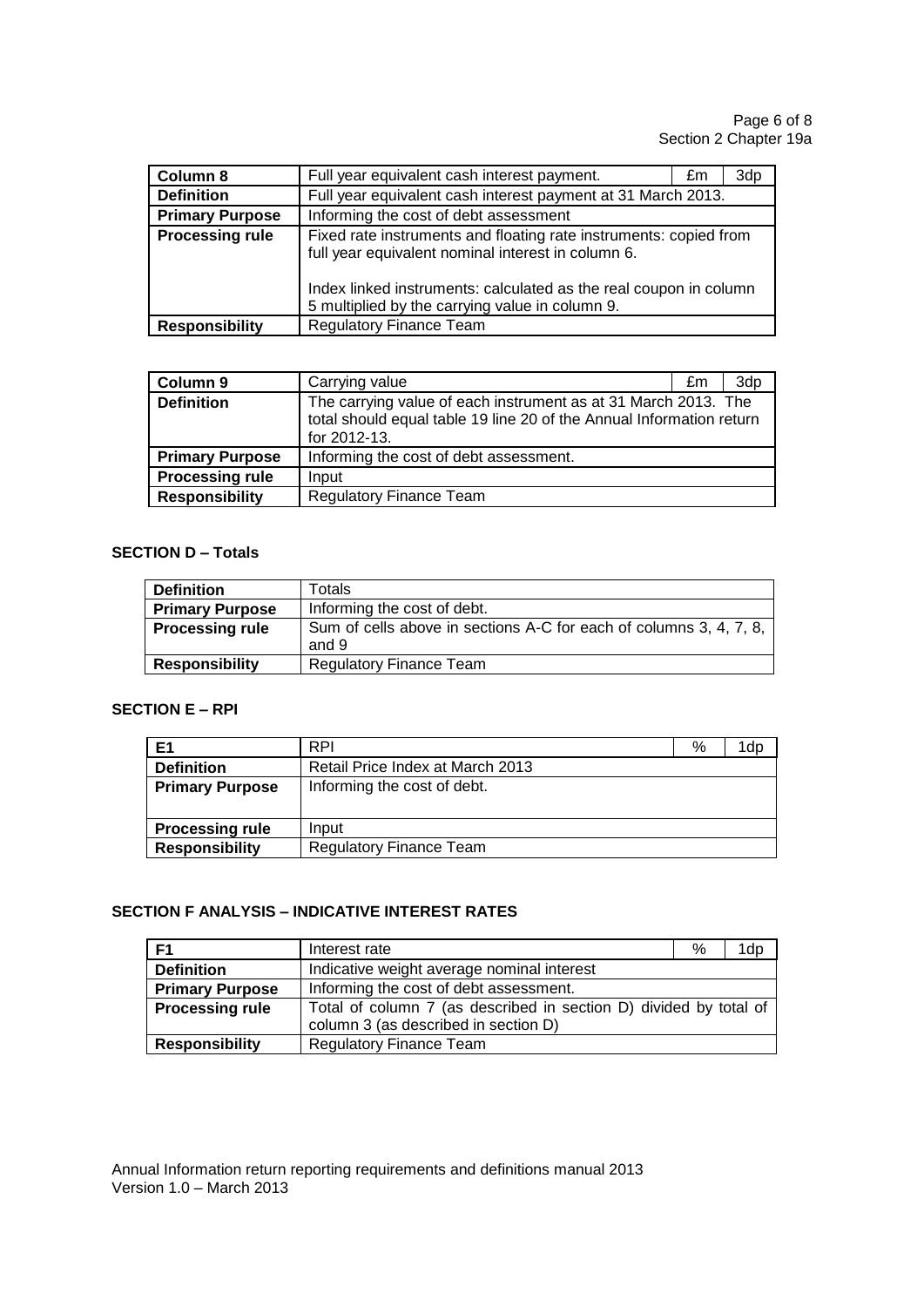

Page 7 of 8 Section 2 Chapter 19a

| F <sub>2</sub>         | Interest rate                                                     | % | 1dp |
|------------------------|-------------------------------------------------------------------|---|-----|
| <b>Definition</b>      | Indicative weighted average cash interest rate                    |   |     |
| <b>Primary Purpose</b> | Informing the cost of debt assessment.                            |   |     |
| <b>Processing rule</b> | Total of column 8 (as described in section D) divided by total of |   |     |
|                        | column 9 (as described in section D) multiplied by 100            |   |     |
| <b>Responsibility</b>  | <b>Regulatory Finance Team</b>                                    |   |     |
|                        |                                                                   |   |     |

#### **SECTION G ANALYSIS – INDICATIVE DEBT PORTFOLIO BREAKDOWN**

| G1                     | Debt rate                                                          | % | 1dp |
|------------------------|--------------------------------------------------------------------|---|-----|
| <b>Definition</b>      | Floating rate debt as percentage of total debt                     |   |     |
| <b>Primary Purpose</b> | Informing the cost of debt assessment.                             |   |     |
| <b>Processing rule</b> | Sum of floating rate debt in column 9 of sections A - C divided by |   |     |
|                        | sum of column 9 (as described in section D) multiplied by 100      |   |     |
| <b>Responsibility</b>  | <b>Regulatory Finance Team</b>                                     |   |     |

| G <sub>2</sub>         | Debt rate                                                                                                                        | % | 1dp |
|------------------------|----------------------------------------------------------------------------------------------------------------------------------|---|-----|
| <b>Definition</b>      | Fixed rate debt as percentage of total debt                                                                                      |   |     |
| <b>Primary Purpose</b> | Informing the cost of debt assessment.                                                                                           |   |     |
| <b>Processing rule</b> | Sum of fixed rate debt in column 9 of sections A - C divided by sum of<br>column 9 (as described in section D) multiplied by 100 |   |     |
| <b>Responsibility</b>  | <b>Regulatory Finance Team</b>                                                                                                   |   |     |

| G <sub>3</sub>         | Debt rate                                                           | % | 1dp |
|------------------------|---------------------------------------------------------------------|---|-----|
| <b>Definition</b>      | Index linked debt as percentage of total debt                       |   |     |
| <b>Primary Purpose</b> | Informing the cost of debt assessment.                              |   |     |
| <b>Processing rule</b> | Sum of indexed linked debt in column 9 of sections A - C divided by |   |     |
|                        | sum of column 9 (as described in section D) multiplied by 100       |   |     |
| <b>Responsibility</b>  | <b>Regulatory Finance Team</b>                                      |   |     |

| G4                     | Debt rate<br>%<br>1dp                                                                                                                                       |
|------------------------|-------------------------------------------------------------------------------------------------------------------------------------------------------------|
| <b>Definition</b>      | Fixed rate debt and index linked debt as percentage of total debt                                                                                           |
| <b>Primary Purpose</b> | Informing the cost of debt assessment.                                                                                                                      |
| <b>Processing rule</b> | Sum of fixed rate debt and indexed linked debt in column 9 of sections<br>A - C divided by sum of column 9 (as described in section D) multiplied<br>by 100 |
| <b>Responsibility</b>  | <b>Regulatory Finance Team</b>                                                                                                                              |

| G <sub>5</sub>         | Years to maturity                                                | Nr | 0dp |
|------------------------|------------------------------------------------------------------|----|-----|
| <b>Definition</b>      | Weighted average years to maturity                               |    |     |
| <b>Primary Purpose</b> | Informing the cost of debt assessment.                           |    |     |
| <b>Processing rule</b> | Sum of column 4 of sections A - C divided by sum of column 3 (as |    |     |
|                        | described in section D) multiplied by 100                        |    |     |
| <b>Responsibility</b>  | <b>Regulatory Finance Team</b>                                   |    |     |

Annual Information Return reporting requirements & definitions manual 2013 Version 1.0 – March 2013